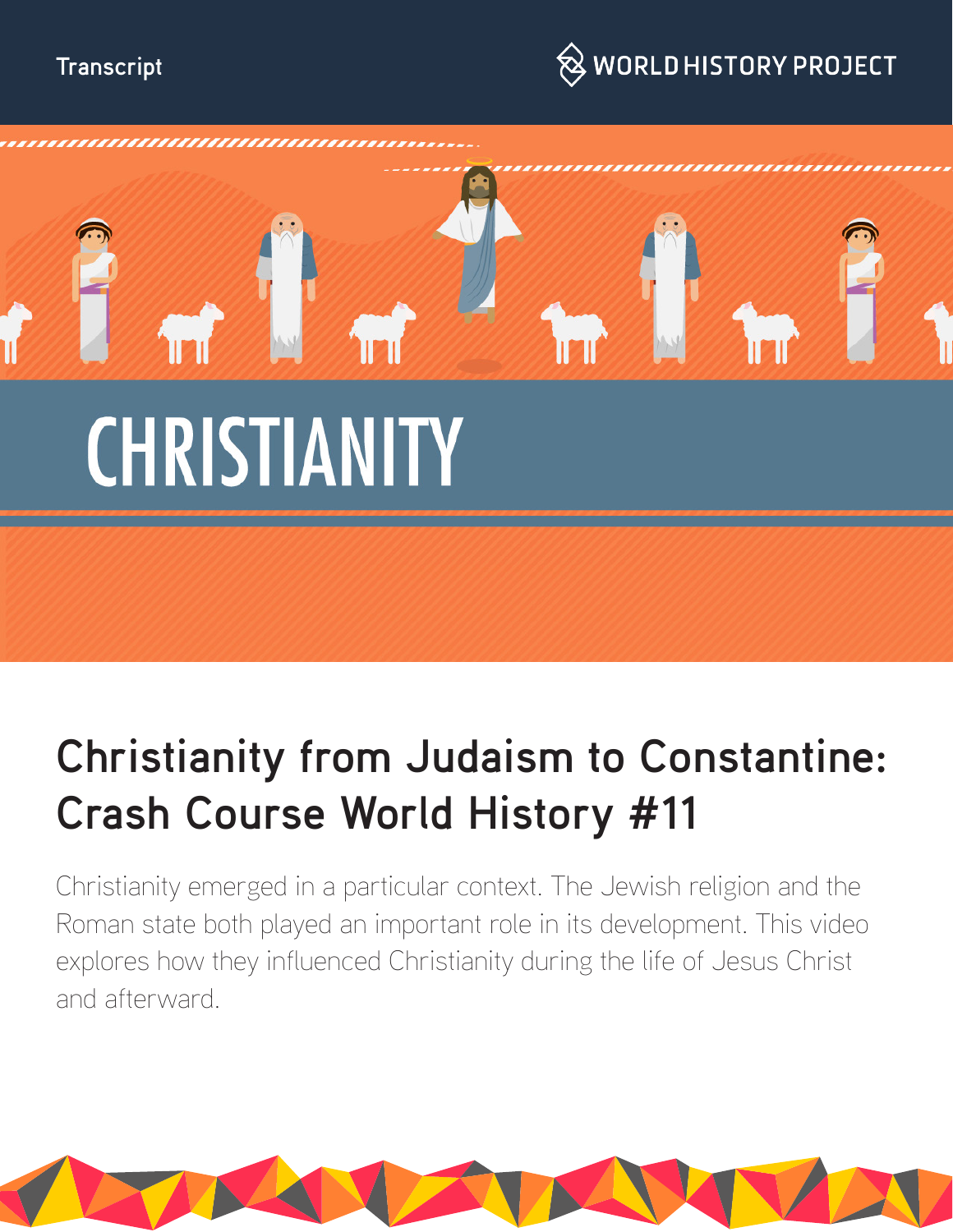#### **00:01**

*John Green comes into the shot, he sits next to two globes. Roman coin is gold and features a man's profile.*

*CCWH theme song plays*

**00:33** 

*An animated village featuring laborers, buildings; a group of men sacrifice a lamb*

*Animation of a single god in the sky*

#### **01:19**

*Colorized sculpture of Abraham – text: "Did you know?" Abraham was a religious triple threat: playing a key role in Christianity, Judaism, and Islam"*

## **01:58**

*Animation of God floating over Abram and his family, a woman and two children with long beard's much like animated-God's*

*Abraham keeps his promise and floats up to where God is standing on a cloud* 

Hi, there, my name's John Green, this is Crash Course World History, and today, we're going to talk about Jesus. So this is a Roman coin from around the time Jesus was born in the Roman Empire, and it calls Augustus, the emperor, the son of God. So let's just state at the outset that in 4 BCE, being the son of God—or at least being the son of a god—was not such an unusual thing. But a poor Jew being the son of God—that was news.

Any understanding of Christianity has to start with Judaism, because Jesus was born a Jew, and he grew up in the Jewish tradition. He was one of many teachers spreading his ideas in the Roman province of Judea at the time, and he was part of a messianic tradition that helps us understand why he was thought of not only as a teacher, but as something much, much more. Let's go straight to the Thought Bubble today.

The people who would become the Jews were just one of many tribal peoples eking out an existence in that not-very-Fertile- Crescent world of Mesopotamia after the Agricultural Revolution. The Hebrews initially worshipped many gods, making sacrifices to them in order to bring good weather and good fortune. But they eventually developed a religion centered around an idea that would become key to the other great Western religions. This was monotheism, the idea that there is only one true god—or at least that if there are other gods, they're total lameoids.

The Hebrews developed a second concept that is key to their religion, as well—the idea of the covenant, a deal with God. The main man in this, the big macher, was Abraham. Not to make this too much of a scripture lesson, but it's kind of hard to understand the Jews without understanding Abraham, or Abram, as he was known before he had his big conversation with God, recorded in Genesis 17. "When Abram was 90 years and nine, "the Lord appeared to Abram, and said unto him, "'I am the Almighty God; walk before me, and be thou perfect.'" And I'm gonna make a covenant with you and a bunch of cool things will happen, like, you're gonna have kids and your descendants will number the stars, and you can have all the land of Canaan forever. It's gonna be awesome. I'm paraphrasing by the way, Thought Bubble.

So God promised that Abram would have kids with his wife, even though the dude was already, like, 99, but there was a catch—"'This is my covenant, which ye shall keep, "'between me and you and thy seed after thee; every man child among you shall be circumcised.'" Keep it PG-13, Thought Bubble. Now, that is asking a lot from a guy, especially a 99-year-old geezer like Abram, living in a time before general anesthesia. But those were the terms of the deal, and in exchange, God had chosen Abraham and his descendants to be a great nation. From this, we get the expression that the Jews are the Chosen People.

 $\otimes$  world history project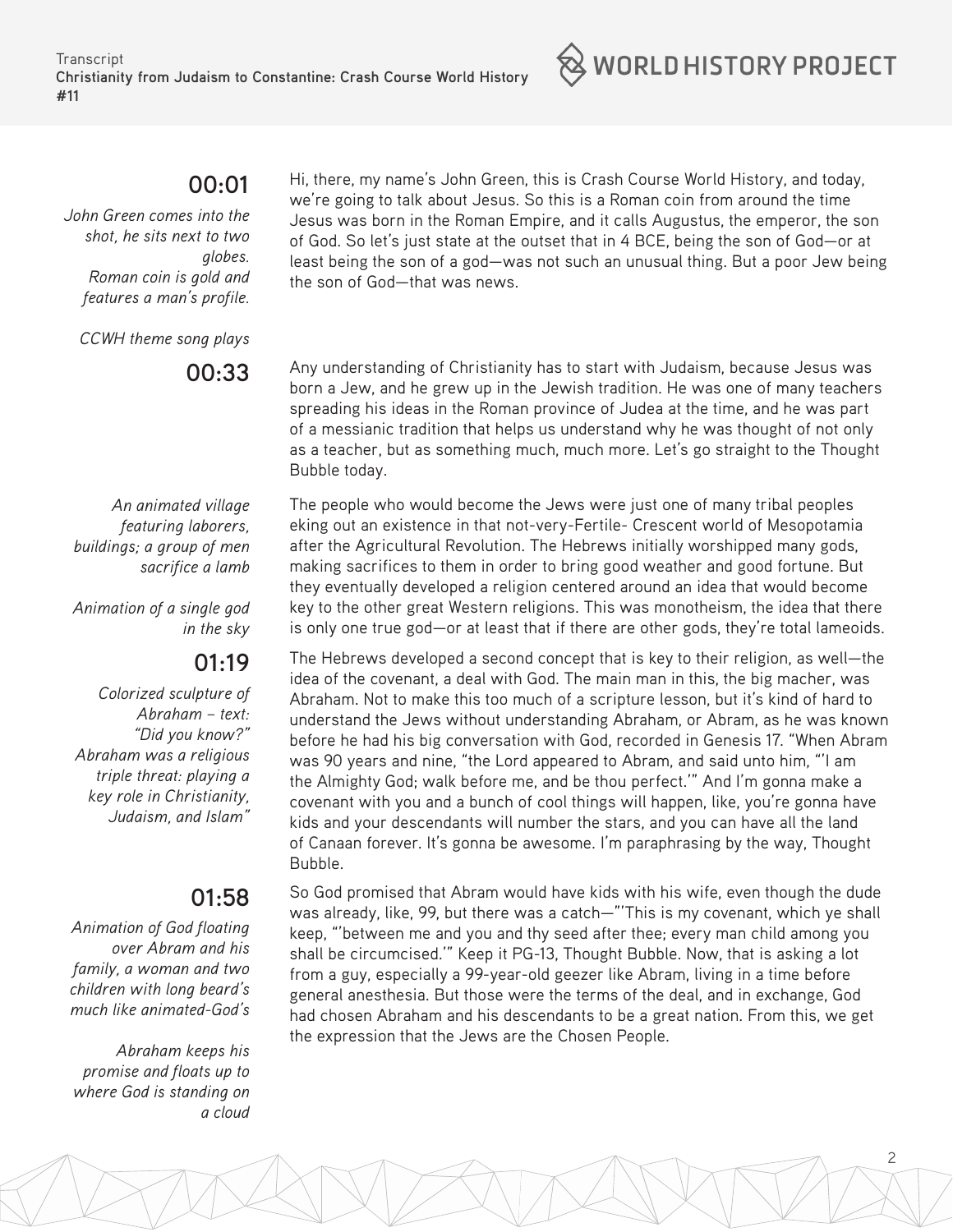#### **02:31**

*Several artworks depict God in many forms, usually appearing alone or with an angel beside him, which contrasts with Greek and Roman artworks that depict gods as people*

> *Drawings of prophets: Ezekiel, Daniel*

#### **03:31**

*Painting depicts the temple being destroyed by the Romans*

> *Video footage of the Mongols riding on horseback, dragging bodies behind them*

*Image of Jerusalem, full of elaborate houses and structures*

#### **04:32**

*Artworks depict Jesus performing miracles for and speaking to groups of people*

*Painting of Jesus on the cross*

Thanks for keeping it clean, Thought Bubble. So, some important things about this god. One, singularity. He—and I'm using the masculine pronoun because that's what Hebrew prayers use—does not want you to put any gods before Him. He is also transcendent, having always existed, and He is deeply personal—He chats with prophets, sends locusts, etc. But he doesn't take corporeal form like Greek and Roman gods do. He is also involved in history, like, he will destroy cities, and bring floods, and determine the outcome of wars, and possibly football games— Stan, no! Football games! Probably most important to us today, and certainly most important to Jesus, this god demands moral righteousness and social justice. So, this is the god of the Hebrews, Yahweh, and despite many ups and downs, the Jewish people have stuck with him for—according to the Hebrew calendar, at least—over 5,700 years.

And He has stuck by them, too, despite the Jews being, on occasion, something of a disappointment to him, which leads to various miseries, and also to a tradition of prophets who speak for God and warn the people to get back on the right path lest there be more miseries.

Which brings us back to our friends the Romans. By the time Jesus was born, the land of the Israelites had been absorbed into the Roman Empire as the province of Judea. At the time of Jesus's birth, Judea was under the control of Herod the Great, best known for building the massive Temple in Jerusalem that the Romans would later destroy. And by the time Jesus died, an expanded Judea was under the rule of Herod Antipater. Also, unhelpfully, known as Herod. Both Herods ultimately took their orders from the Romans, and they both show up on the list of rulers who were oppressive to the Jews, partly because there's never that much religious freedom in an empire. Unless you are—wait for it—the Mongols. (music playing) Or the Persians.

Also, they were Hellenizers, bringing in Greek theater and architecture, and rationalism. And in response to those Hellenistic influences, there were a lot of preachers trying to get the Jews to return to the traditions and the godly ways of the past, including the Sadducees, and the Pharisees, and the Essenes, and the Zealots. And one of those preachers, who didn't fit comfortably into any of those four groups, was Jesus of Nazareth.

Jesus was a preacher who spread his message of peace, love, and, above all, justice, across Judea during his, actually, average-length life for his time. He was remarkably charismatic, attracting a small but incredibly loyal group of followers, and he was said to perform miracles—although it's worth noting that miracles weren't terribly uncommon at the time. Jesus's message was particularly resonant to the poor and downtrodden, and pretty radical in its anti-authoritarian stance. He said it was easier for a camel to get through the eye of a needle than for a rich man to get to heaven, he said the meek were blessed, that the last would be first and the first would be last—all of which was kind of threatening to the powersthat-be, who accordingly had him arrested, tried, and then executed in the normal manner of killing rebels at that time—crucifixion.

 $\otimes$  world history project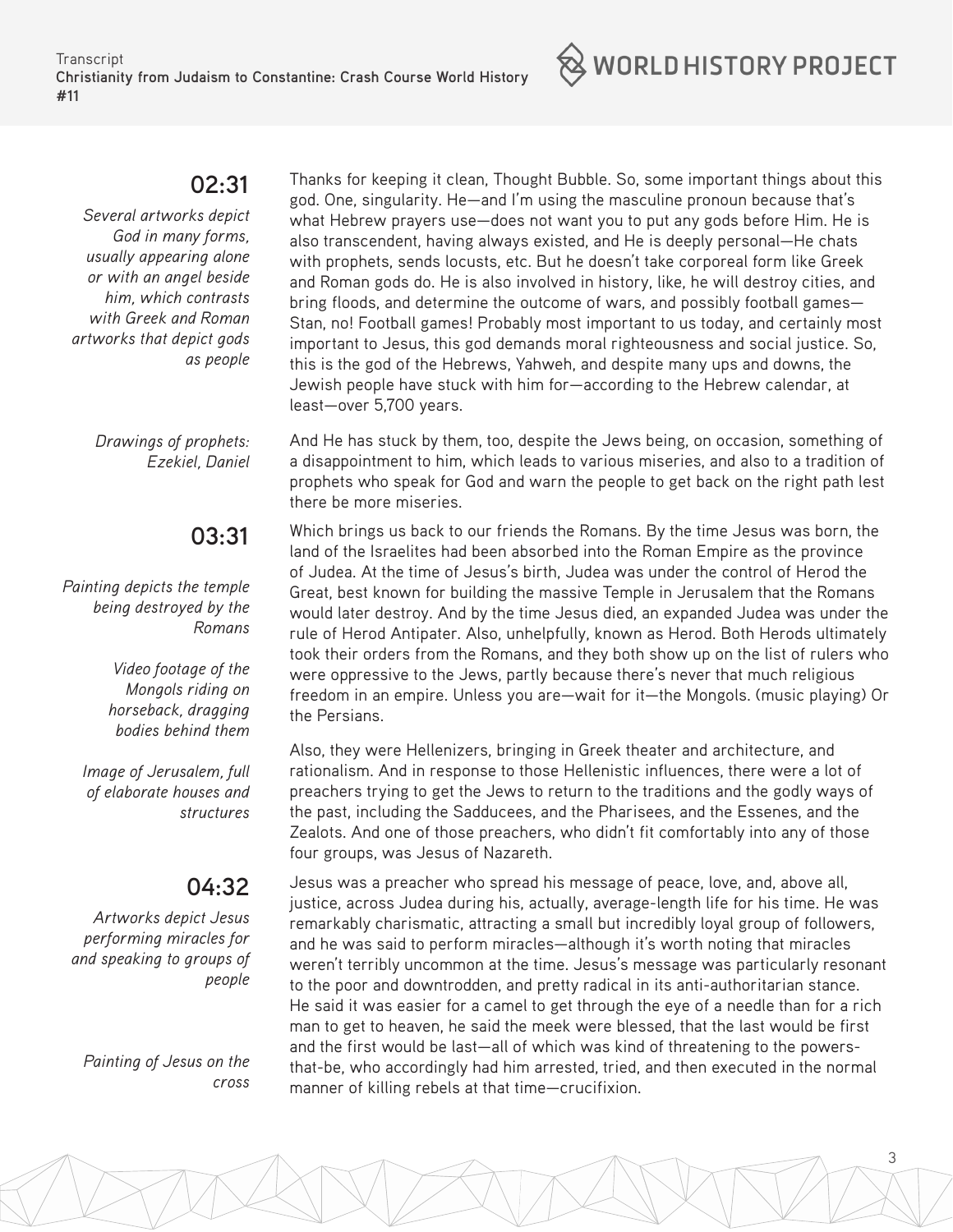

#### **05:17**

*John Green turns to camera two* Also, just to put this question to bed, the Romans crucified Jesus because he was a threat to their authority. Later traditions saying that the Jews killed Jesus? Very unfortunate—also, very untrue. We're not going to discuss Jesus's divinity, because one, this isn't a theology class, and two, flame wars on the internet make me so uncomfortable that I have to turn to camera two. Hi, there, camera two, I'm here to remind you that three, fighting over such things, like fighting over whether the proverbial cake is a lie, rarely accomplishes anything. Plus, four, what matters to us is the historical fact that people at the time believed that Jesus was the Messiah, the Anointed One, the Son of God. And they believed that he would return someday to redeem the world. Which leads us to two questions about Christianity.

**05:59** First, why did this small group of people believe this? And second, why and how did that belief become so widespread? So why would people believe that Jesus was the Messiah? First, the Jews had a long tradition of believing that a savior would come to them in a time of trouble. And Judea under the rule of Herod and the Romans, definitely a time of trouble. And many of the prophecies about this savior point to someone whose life looks a lot like Jesus's. For instance, Isaiah 53 says the person will be misunderstood and mistreated, just like Jesus was. "He was despised, and rejected by men; "a man of sorrows, and acquainted with grief: "and as one from whom men hide their face, he was despised; and we didn't respect him."

> And a lot of the prophecies, like Daniel 7:14, for instance, explained that when the Messiah comes, there will be this awesome, new, everlasting kingdom. And that had to sound pretty good to people who'd had their autonomy taken away from them.

**06:46**  So some religious Jews saw Jesus in those prophecies and came to believe, either during his life or shortly thereafter, that he was the Messiah. Most of them thought the new everlasting kingdom was right around the corner, which is probably why no one bothered to write down much about the life of Jesus for several decades, by which time it was clear that we might have to wait a bit for this brilliant, new, everlasting kingdom.

*Animated, colorized image of a sculpture of Vergil speaking Text: Both Augustus and Jesus: known as a son of god; reputed savior of the world Augustus: Emperor of Rome Jesus: Homeless preacher* 

I should note, by the way, that the idea of a messiah was not unique to the Jews at the time. Even the Romans got in on the action. For instance, the Roman poet Virgil wrote of a boy who "shall free the Earth from never-ceasing fear, "he shall receive the life of gods, and see heroes with gods commingling." Sound familiar? But Virgil was writing about Emperor Augustus in that poem, not Jesus, which points again to the similarities between the two. Both called sons of God. Both sent to free the Earth from never-ceasing fear. But one ruled the largest empire in the world, and the other believed that empire, and the world, needed to change dramatically.

**07:39** So why did the less wealthy and famous son of God become by far the more influential? Well, here are three possible historical reasons. Reason one: the Romans continued to make things bad for the Jews.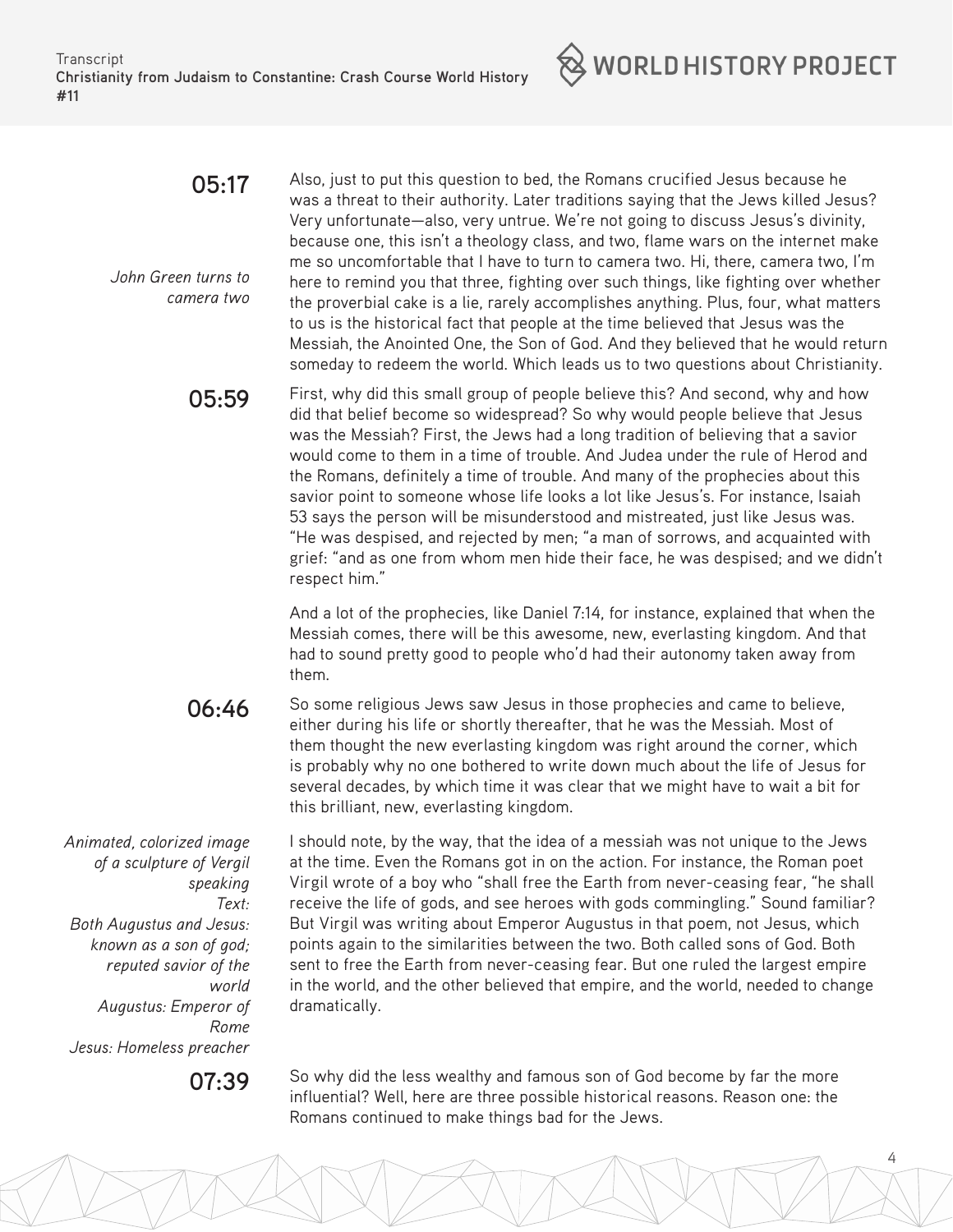*Painting of men (Jews) being dropped over a Temple wall by Romans*

*Text bubble: There is some dispute as to whether James the Just was actually the brother of Jesus, but the Christian bible does mention Jesus' brother James in several places, including the gospels of Mark and Matthew*

#### **08:37**

*Photo of author Saul Bellow holding a phone; painting of Saul of Tarsus*

#### **09:15**

*John Green moves into the gilded chair next to the fireplace; John Green pulls a cassette tape from the compartment above the fireplace Ichthys translated as an acronym stood for: Jesus Christ god's son savior Photos of the fish on several modern cars* In fact, things got much worse for the Jews, especially after they launched a revolt between 66 and 73 CE, which did not go well. By the time the dust had settled, the Romans had destroyed the Temple and expelled the Jews from Judea, beginning what we now know as the Jewish Diaspora. And without a Temple or geographic unity, the Jews had to solidify what it meant to be a Jew and what the basic tenets of the religion were. This forced the followers of Jesus to make a decision. Were they going to continue to be Jews, following stricter laws set forth by rabbis, or were they going to be something else? The decision to open up their religion to non-Jews—people who weren't part of the covenant—is the central reason that Christianity could become a world religion, instead of just a sect of Judaism. And it probably didn't hurt that the main proponent of sticking with Judaism was James, Jesus's brother, who was killed by the Romans.

 $\otimes$  world history project

Reason number two is related to reason number one, and it's all about a dude named Saul. No, not that Saul—yes, Saul of Tarsus, thank you. Saul, having received a vision on the road to Damascus, became Paul, and began visiting and sending letters to Jesus followers throughout the Mediterranean. And it was Paul who emphatically declared that Jesus followers did not have to be Jews, that they didn't have to be circumcised, or keep to Jewish laws, or any of that stuff. This opened the floodgates for thousands of people to convert to this new religion. And the other thing to remember about Paul is that he was a Roman citizen, which meant he could travel freely throughout the Roman Empire. This allowed him to make his case to lots of different people, and facilitated the geographic spread of Christianity.

Oh, it's time for the Open Letter? All right. (music playing) An Open Letter—to the fish. But first, let's see what's in the Secret Compartment today. Oh, Stan. It's my favorite album, "Jesus Christ Superstar," finally available in my favorite format, the cassette. Did I color-coordinate my shirt to "Jesus Christ Superstar"? Yes.

Dear Ichthys, so check this out—in the first century, when it was still superunderground and hipster to be a Christian, you were a secret symbol of Christianity, used to kind of hide from the Romans. Ichthys, the Greek word for fish, was an acronym, and it was a super-clever way to talk about religion without anyone knowing that you were talking about it. But you'll never guess what happened—even in places where it's completely fine to talk about Christianity now, and to use, you know, regular Christian symbols, like the cross, you have had a huge resurgence thanks to the plastic automobile decal industry. I mean, seriously, Ichthys, I haven't seen a comeback like this... since Jesus. Best wishes, John Green.